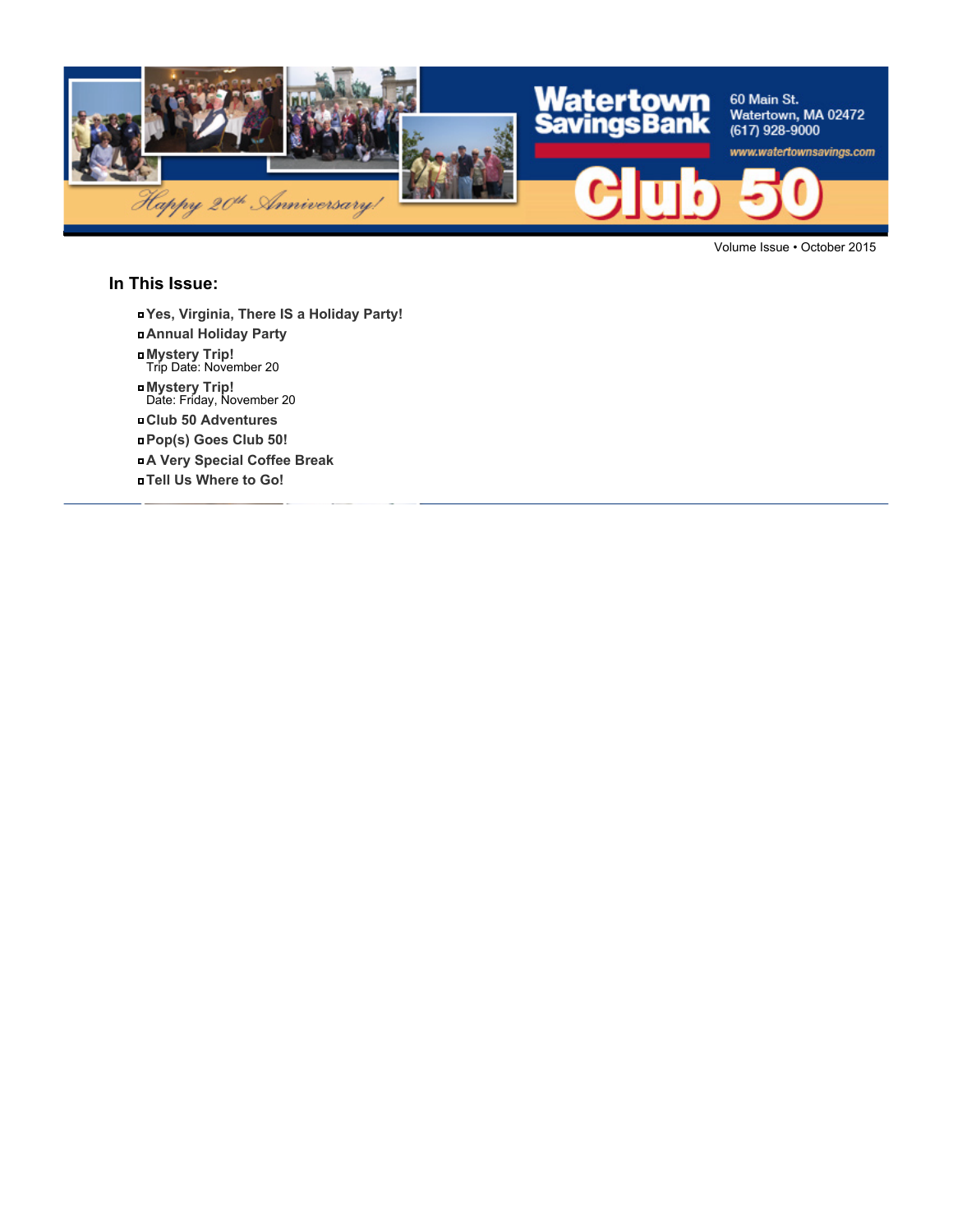

#### **The Latest**

# **Yes, Virginia, There IS a Holiday Party!**

There is nothing more satisfying during holiday time than traditions … and Club 50 is observing ours, returning to The Westin Waltham-Boston for the **Annual Holiday Party**. We wouldn't miss it, and we hope you won't either!

Enjoy a fun evening of dinner, dancing, photos with Santa, and mingling with local dignitaries, either Wednesday, **December 2**, or Wednesday, **December 9**. Our social event of the season is from 5-10 p.m., with dinner being served promptly at 6 p.m.

We have kept the price the same – and we are still offering a \$5 discount per person when you pay with a Watertown Savings Bank personal check.

There is ample parking at the Westin (70 Third Avenue, Waltham), and valet parking is available. However, if you would rather not drive, we will have bus transportation available from our Bigelow Avenue (East Watertown) branch at 4:30 p.m. and the American Legion Post 440 on California Street in Newton at 4:45 p.m. A reservation is required for bus transportation. Also please note: Photos will be taken of party attendees and posted on the WSB website and WSB Facebook page.

**Please sign up before Friday, November 6** – the form is on the left column of this page. Karen and I – as well as all of the WSB employees who volunteer for the event – look forward to celebrating the season with you! In the meantime, please see details about our upcoming day trips, and enjoy photos from New York City and Ireland!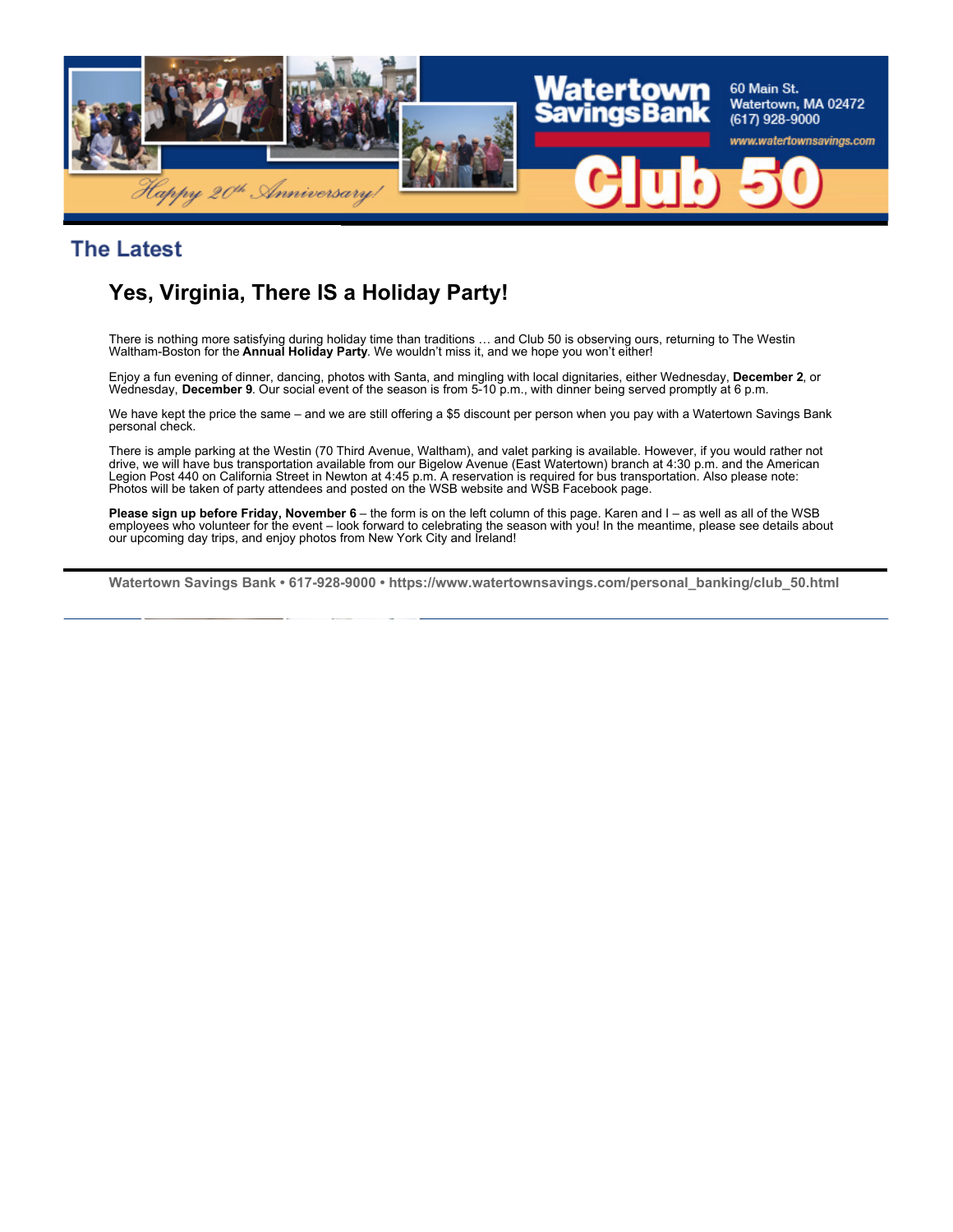

# **Annual Holiday Party**

|                                                                                                                                                                                                                                                                                                                                                                                                                                                                                                                                                                                      | <b>RESERVATION FORM - CLUB 50 ANNUAL HOLIDAY PARTY</b>                                                                                                                                           |
|--------------------------------------------------------------------------------------------------------------------------------------------------------------------------------------------------------------------------------------------------------------------------------------------------------------------------------------------------------------------------------------------------------------------------------------------------------------------------------------------------------------------------------------------------------------------------------------|--------------------------------------------------------------------------------------------------------------------------------------------------------------------------------------------------|
| (PLEASE PRINT CLEARLY)                                                                                                                                                                                                                                                                                                                                                                                                                                                                                                                                                               | CHOOSE ONE: DEC 2 OR DEC 9                                                                                                                                                                       |
|                                                                                                                                                                                                                                                                                                                                                                                                                                                                                                                                                                                      |                                                                                                                                                                                                  |
| $\begin{tabular}{c} {\bf \color{red}{\bf CLUB\ 50\ MEMBER \ \underline{\color{green}{\bf \color{green}{\bf \color{green}{\bf \color{green}{\bf \color{green}{\bf \color{green}{\bf \color{green}{\bf \color{green}{\bf \color{green}{\bf \color{green}{\bf \color{green}{\bf \color{green}{\bf \color{green}{\bf \color{green}{\bf \color{green}{\bf \color{green}{\bf \color{green}{\bf \color{green}{\bf \color{green}{\bf \color{green}{\bf \color{green}{\bf \color{green}{\bf \color{green}{\bf \color{green}{\bf \color{green}{\bf \color{green}{\bf \color{green}{\bf \color$ | <b>NUMBER OF GUESTS</b>                                                                                                                                                                          |
|                                                                                                                                                                                                                                                                                                                                                                                                                                                                                                                                                                                      | MEMBERS $$30/\$25^* \ x \ \_\_\_\_\_\_\$ = $$ \_\_\_\_\_\$                                                                                                                                       |
| $G \texttt{UEST} \begin{tabular}{l} \texttt{\textcolor{red}{\textbf{G}}} \\ \texttt{\textcolor{red}{\textbf{G}}} \\ \texttt{\textcolor{red}{\textbf{G}}} \end{tabular}$                                                                                                                                                                                                                                                                                                                                                                                                              | GUESTS $$60/\$55^*$ x _____ = \$ ____                                                                                                                                                            |
| $G \text{UEST} \begin{tabular}{ c c c c } \hline \rule{0.3cm}{.2cm} & \rule{0.3cm}{.2cm} \rule{0.3cm}{.2cm} \rule{0.3cm}{.2cm} \rule{0.3cm}{.2cm} \rule{0.3cm}{.2cm} \rule{0.3cm}{.2cm} \rule{0.3cm}{.2cm} \rule{0.3cm}{.2cm} \rule{0.3cm}{.2cm} \rule{0.3cm}{.2cm} \rule{0.3cm}{.2cm} \rule{0.3cm}{.2cm} \rule{0.3cm}{.2cm} \rule{0.3cm}{.2cm} \rule{0.3cm}{.2cm} \$                                                                                                                                                                                                                |                                                                                                                                                                                                  |
|                                                                                                                                                                                                                                                                                                                                                                                                                                                                                                                                                                                      | BUS (\$5 PER PERSON) $x$ = \$ ____<br>POST 440 NEWTON                                                                                                                                            |
| the contract of the contract of the contract of the contract of the contract of the contract of                                                                                                                                                                                                                                                                                                                                                                                                                                                                                      |                                                                                                                                                                                                  |
|                                                                                                                                                                                                                                                                                                                                                                                                                                                                                                                                                                                      | <b>TOTAL ENCLOSED</b>                                                                                                                                                                            |
|                                                                                                                                                                                                                                                                                                                                                                                                                                                                                                                                                                                      |                                                                                                                                                                                                  |
|                                                                                                                                                                                                                                                                                                                                                                                                                                                                                                                                                                                      | MAKE CHECK PAYABLE TO WATERTOWN SAVINGS BANK AND MAIL TO:<br>WATERTOWN SAVINGS BANK, CLUB 50, 60 MAIN ST., WATERTOWN, MA 02472.<br>PLEASE MAIL YOUR RESERVATION BEFORE FRIDAY, NOVEMBER 6, 2015. |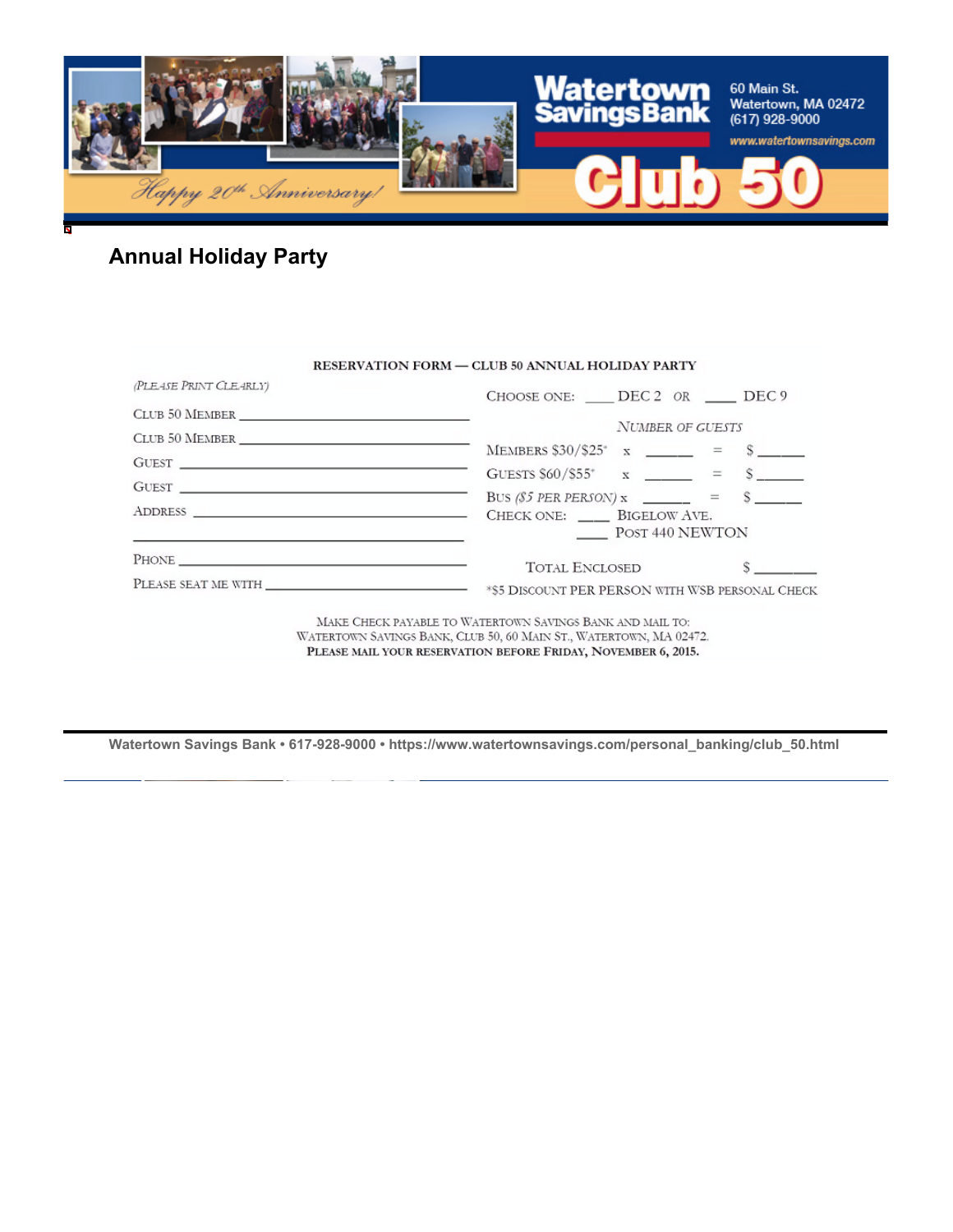

# **Mystery Trip!**

**Trip Date: November 20**

| <b>RESERVATION FORM: Mystery Trip!</b><br><b>Return to: WATERTOWN SAVINGS BANK CLUB 50</b><br>ATT: CONNIE BRACELAND 617-928-2338<br>60 MAIN STREET, WATERTOWN MA 02472                                                                                                                                                                                                                                                                                                                                                    |  | <b>1ST DAY OF SIGN UP: FRIDAY, OCTOBER 23</b><br><b>MYSTERY TRIP!</b><br>TRIP DATE: Friday, November 20<br>Price: \$137 Members \$147 Guests |                                                                                                                                                                                                                                |  |
|---------------------------------------------------------------------------------------------------------------------------------------------------------------------------------------------------------------------------------------------------------------------------------------------------------------------------------------------------------------------------------------------------------------------------------------------------------------------------------------------------------------------------|--|----------------------------------------------------------------------------------------------------------------------------------------------|--------------------------------------------------------------------------------------------------------------------------------------------------------------------------------------------------------------------------------|--|
| Enclosed please find \$ per person as payment in full for person(s). Full payment is due at time of reservation.<br>Please make checks payable to: WATERTOWN SAVINGS BANK                                                                                                                                                                                                                                                                                                                                                 |  |                                                                                                                                              |                                                                                                                                                                                                                                |  |
|                                                                                                                                                                                                                                                                                                                                                                                                                                                                                                                           |  |                                                                                                                                              |                                                                                                                                                                                                                                |  |
|                                                                                                                                                                                                                                                                                                                                                                                                                                                                                                                           |  |                                                                                                                                              |                                                                                                                                                                                                                                |  |
|                                                                                                                                                                                                                                                                                                                                                                                                                                                                                                                           |  |                                                                                                                                              |                                                                                                                                                                                                                                |  |
|                                                                                                                                                                                                                                                                                                                                                                                                                                                                                                                           |  | Is November your Birthday or Anniversary Month? November 2012 19:00 Birthday; November 2013 20:00 Anniversary                                |                                                                                                                                                                                                                                |  |
| I hereby give permission to Watertown Savings Bank to duplicate and use for advertising purposes, any photographs taken of me on this trip. Watertown Savings Bank Club 50<br>is organizing this event for its selected customers. The Bank uses experienced tour guides and common carriers. By signing this form you agree to hold Watertown Savings<br>Bank, Club 50, its employees, successors, agents and assigns harmless for all injuries, damages or other losses arising from their participation in this event. |  |                                                                                                                                              |                                                                                                                                                                                                                                |  |
| Signature: Capital Contract Contract Date: Signature: Signature: Signature: Signature: Signature: Signature: Signature: Signature: Signature: Signature: Signature: Signature: Signature: Signature: Signature: Signature: Sig                                                                                                                                                                                                                                                                                            |  |                                                                                                                                              | Date: the contract of the contract of the contract of the contract of the contract of the contract of the contract of the contract of the contract of the contract of the contract of the contract of the contract of the cont |  |
|                                                                                                                                                                                                                                                                                                                                                                                                                                                                                                                           |  |                                                                                                                                              |                                                                                                                                                                                                                                |  |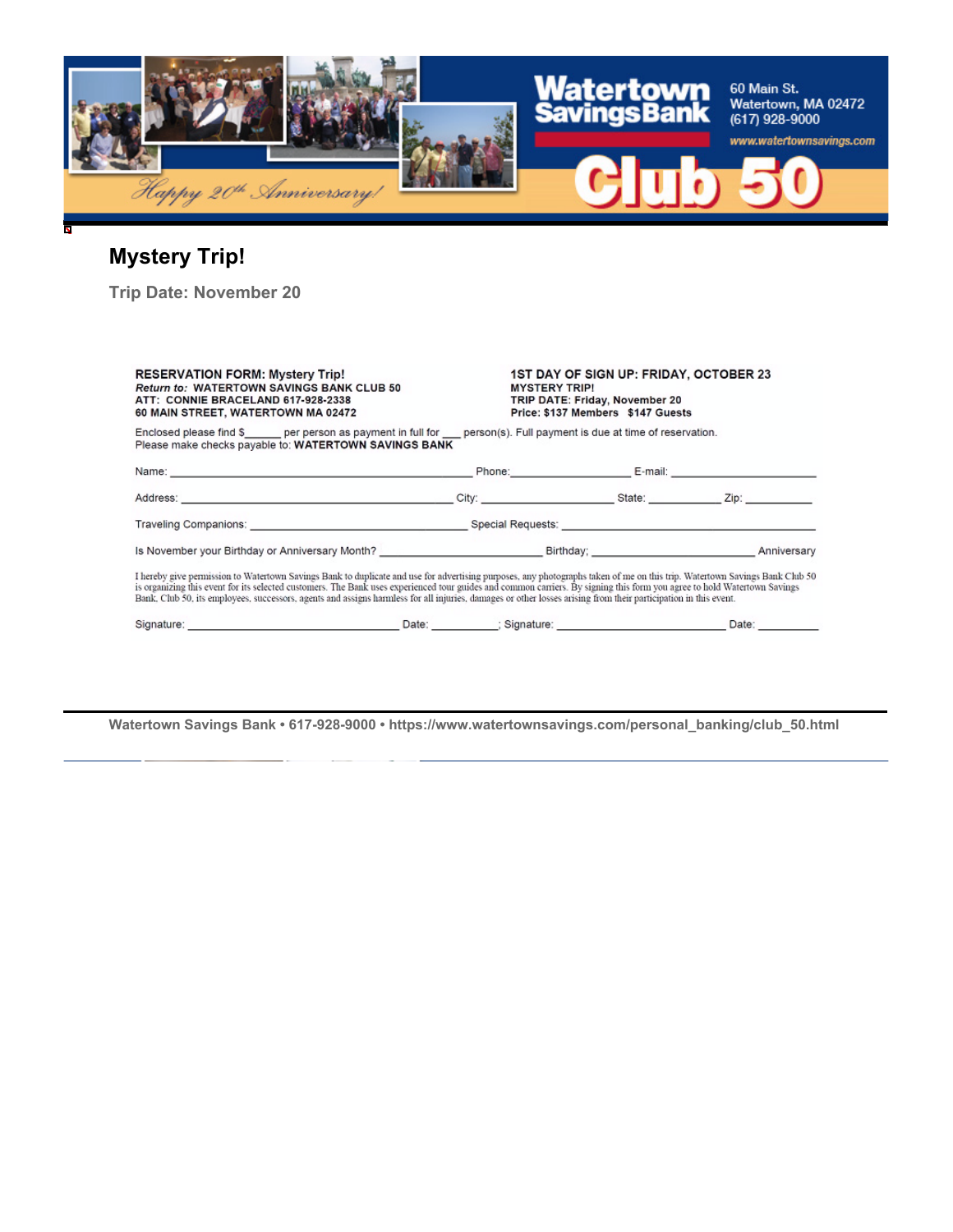

#### **Club 50 Opportunities**

# **Mystery Trip!**

**Date: Friday, November 20**

First day of Signup: Friday, October 23

#### **Price per person: \$137 Members \$147 Guests**

**Walkability: moderate:** ability to walk at a moderate pace.

How's your sense of adventure!

We're celebrating Club 50's 20th anniversary by trying something new – a Mystery Trip!

Don't worry, we won't take you too far away! It's just a short ride to a Hub of activity. Our day will feature history, sightseeing, shopping, and an elegant light lunch. (All taxes and gratuities are included.)

We will embark on our mystery adventure at 9:30 a.m. from the American Legion Post 440, 295 California Street, Newton, and be back around 4:30 p.m. Space is limited, but we hope to spend a beau-TEA-ful time with you (hint, hint)!

**Cancellation Policy:** Refund if, and only if, we can find someone to take your place on the trip.

**Please note:** Motorcoach seating is assigned according to the date & time we receive your reservation (excluding accommodations for special needs), starting 8:30 a.m. on the established first date of sign up. Non-members traveling with us must do so as the guest of a current club member. Individuals who require special attention must bring someone to assist them.

A Yankee Line, Inc. acts only as an agent for the various independent suppliers that provide hotel accommodations, transportation, sightseeing, activities, or other services connected with this tour. Such services are subject to the terms and conditions of those suppliers. A Yankee Line, Inc. and their respective employees, agents, representatives, and assigns accept no liability whatsoever for any injury, damages or expenses of any kind due to sickness, weather, strikes, hostilities, wars, terrorist acts, acts of nature, local laws or other such causes. A Yankee Line, Inc. is not responsible for any baggage or personal effects of any individuals participating in the tours/trips arranged by A Yankee Line, Inc.

**The reservation form is available on the left column of this page – see Forms.**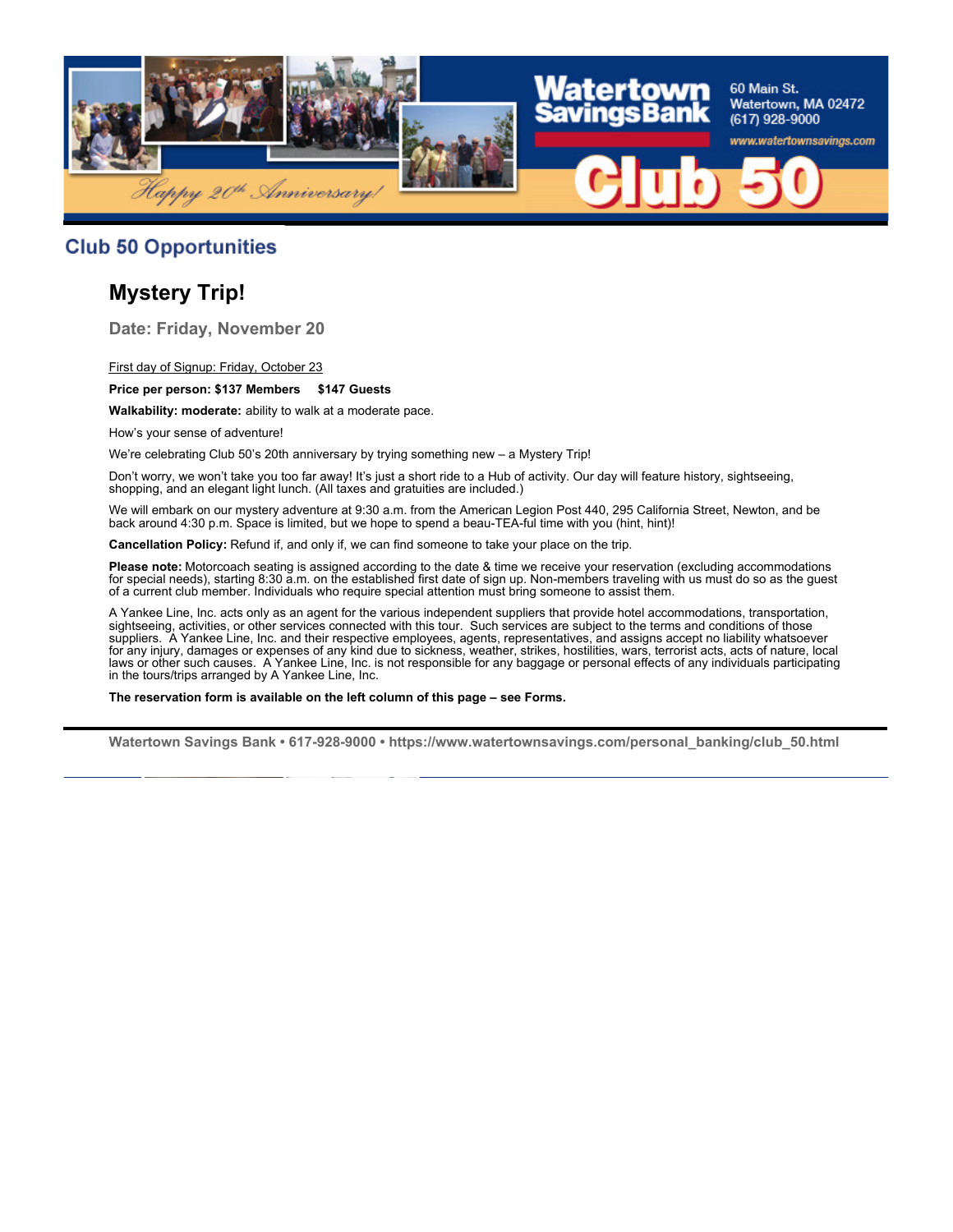

#### **Club 50 Adventures**

*Space still available!*

*A Wonderful Life* **at Goodspeed Opera House, Haddam, CT**

**Luncheon at the Gelston House** Wednesday, October 28

**Mystery Trip!** Friday, November 20

**Holiday Pops, Symphony Hall in Boston** Friday, December 18

**Southern California New Year's Celebration** December 29-January 3

**Hawaiian Adventure** March 30-April 9, 2016

**Northern Italy Tour** September 19-30, 2016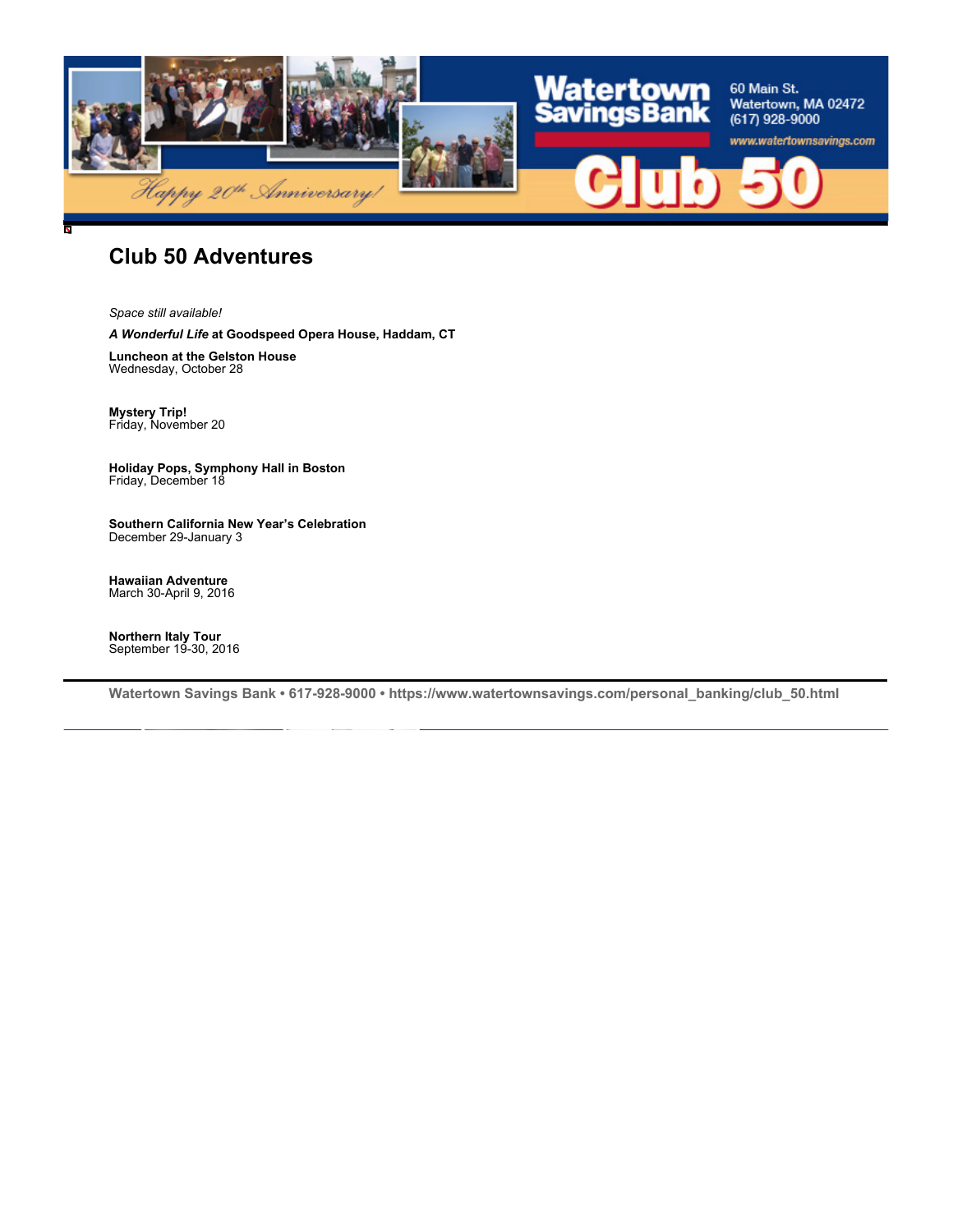

### **Save the Date**

# **Pop(s) Goes Club 50!**

We finally have the date for the much-requested day trip to the Holiday Pops at Symphony Hall in Boston – **Friday, December 18!**  And what do you know: Club 50 members aren't the only ones celebrating a 20th anniversary this year – Pops Conductor Keith Lockhart is too! Look for the full itinerary and the signup form in the next Club 50 eNewsletter!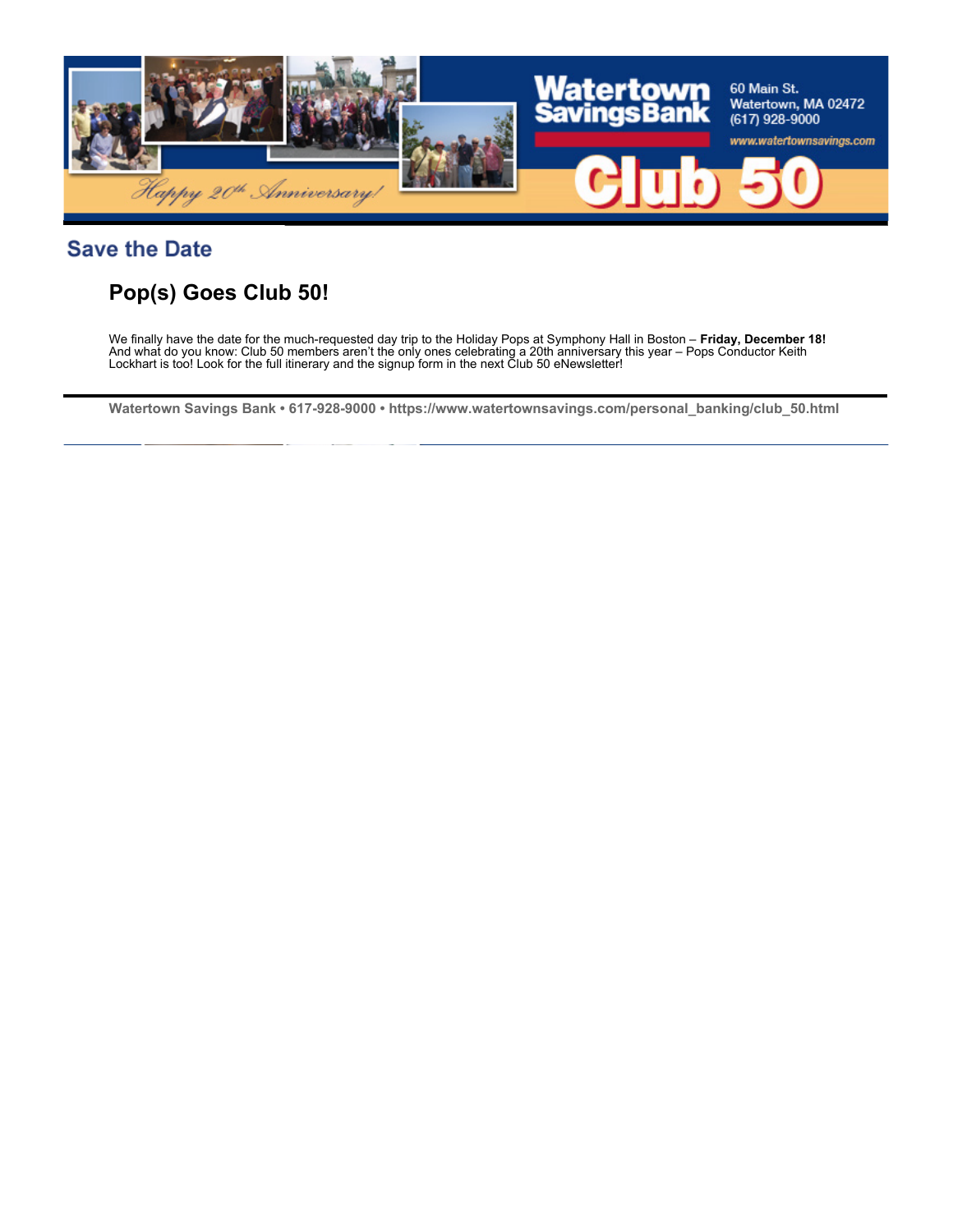

## **Featured Photo**

# **A Very Special Coffee Break**

You haven't had a proper Irish coffee until you've had it in **Ireland!** Gloria Burns and Mary Alice McMahon toast to a spectacular day along the Dingle Peninsula when the Club 50 group stopped in at the historic South Pole Inn in Annascaul (home of Antarctic hero Tom Crean) on the way to Killarney. We had the luck of the Irish with us in all respects on our entire adventure, from the weather – light on the rain, mild on the temperatures, and actually sunny on several days! – to the perfectly personable Irish people. Our thanks to CIE Tours and Travel Showcase's Ruth Rudnick for putting together an incredible trip!

Want to see more Club 50 photos of Ireland – as well as Club 50's other September trip, to New York City? Just click on WSB Photo Album in red on the left or find us on Facebook at Watertown Savings Bank-Massachusetts!